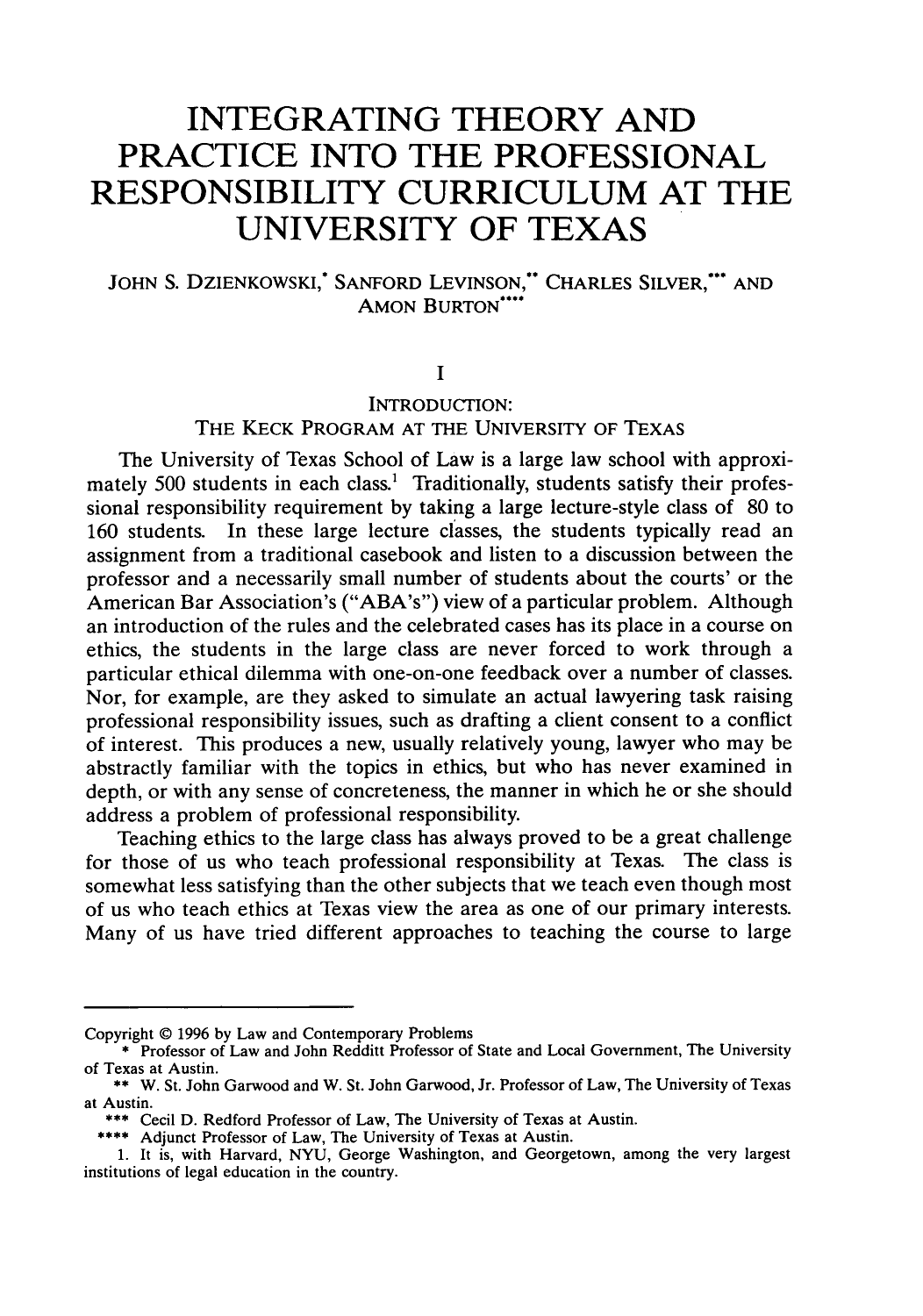classes, but without much success.<sup>2</sup> Thus, when we received the invitation to apply for a grant from the W.M. Keck Foundation, we quickly sought to place our emphasis on how to better present the subject of professional responsibility to our students. In preparing the grant request, we sought to focus on how the University of Texas as a large law school could improve the manner in which professional responsibility is taught to the students. In light of this goal, the Keck Program at the University of Texas has three components to improve our professional responsibility curriculum. First, it includes a basic course in professional responsibility that integrates theory and practice into a large class format, which will remain the way that most students will confront the formal teaching of professional responsibility. Second, to increase the opportunity for students to address these issues in small classes as well, the program includes more specialized courses in professional responsibility, and, third, to allow intense focus, it includes a seminar on a particular aspect of legal practice.

Because we are currently in the second semester of year two of the Keck grant, $3$  our findings are based only upon a little over one year's experience in the program. Thus, in this essay, we will focus on the experience that we have had in the Keck Course offered to the larger class and in the Keck Seminar on the Large Law Firm Practice.4

<sup>2.</sup> One of us (Sanford Levinson) has tried to teach the large class out of a set of materials combining both theory *(e.g.,* Plato's Gorgias) and a selected set of practical issues likely to arise in lawyering. Another one (Charles Silver) tried to offer students a basis for analyzing issues under both national and State of Texas standards by requiring students to study Robert Schuwerk and John Sutton's 1991 *Commentary on the Texas Disciplinary Rules.*

<sup>3.</sup> One of us (Charles Silver) is presently teaching a course on professional responsibility issues in litigation, and thus it is too early to present the findings on this offering. More than 40 students enrolled in the course, which focused on difficult and controversial questions of professional responsibility that arise in complex litigation. It is accurate to say that the course straddled the line between professional responsibility and advanced civil procedure. Professor Silver designed the course to follow the path a lawsuit might take from first contact with the legal system through pretrial and trial to settlement. He began with materials on attorney-client relationships, marketing legal services, and litigation finance, including the role of the marketplace, contingent fees, hourly rates, flat fees, and referral fees (in both conventional and group litigation). He then addressed interest conflicts, including attorney-client conflicts, concurrent-client conflicts, successive-client conflicts, conflicts generated by mobile attorneys, experts, and law firm employees, and issues particular to the representation of entity clients. The class then moved to the ethics of advocacy and to a long section on discovery abuse, including subchapters on the theory of discovery, apex depositions, coaching and paying witnesses, withholding information, handling of documents inappropriately obtained, and perjury. Finally, the class addressed settlement issues, including threatening civil, criminal, or disciplinary action to gain leverage in settlement negotiations, advising clients on settlement, and aggregate settlements involving multiple claims. The final week focused on ethical issues in insurance defense, an area of practice Professor Silver has studied and written about at great length. The readings employed in the class were interdisciplinary. Cases and related materials comprised about half the assignments, and there was significant emphasis on Texas law. The other half consisted of law review articles, economic analyses of legal behavior, philosophical readings, and lots of short articles taken from recent issues of legal periodicals *(e.g.,* the ABA Journal) designed to inform the students that the issues being confronted are timely ones on the cutting edge of professional responsibility law.

<sup>4.</sup> We encourage faculty at other law schools to contact us for a sample of the type of materials we prepared for the Keck Course. At the end of the three-year grant, we plan to have a more fully developed set of materials for use in other law schools.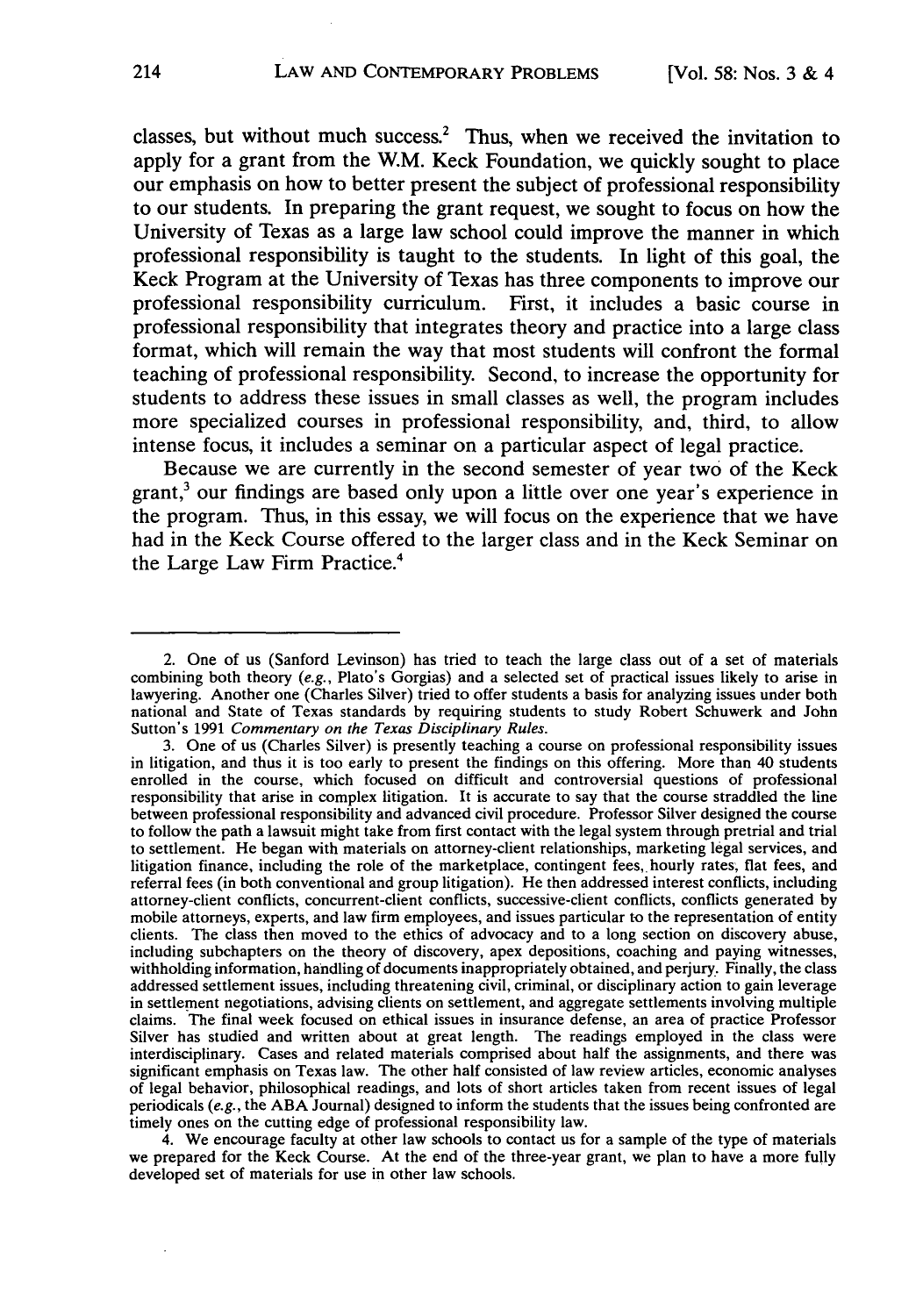#### II

# THE KECK COURSE ON THEORY **AND** PRACTICE IN PROFESSIONAL **RESPONSIBILITY**

# A. Designing the Keck Course: Goals, Course Content, and Assignments

The major problem with teaching professional responsibility to students is the fact that they often do not appreciate the manner in which ethical problems arise in practice. Thus, they have difficulty in identifying the issues, in relating to how they arise, in researching problems in this area of the law, and in developing an analytical framework for resolving the problems. Thus, our goal for the Keck Course on Theory and Practice in Professional Responsibility was to develop a course that would help students identify ethical issues in the practice of law, research ethical problems, and develop an analytical framework for resolving ethical dilemmas.

From the beginning, we sought to bring together a member of the faculty and a practitioner who specialized in legal ethics in order to develop the course. Professor John Dzienkowski teamed with Adjunct Professor Amon Burton,<sup>5</sup> who practices law in Austin and who had taught small courses in professional responsibility at the law school for several years. In the fall of 1994, Professors Dzienkowski and Burton taught the Keck Course to a group of fifty-five students through a variety of teaching methods. We began with a small group for two reasons. First, we wanted a group that was manageable enough to try different techniques on short notice without having to worry about monitoring whether all of the students had received the instructions. Second, we wanted the class to be small enough to give us personal feedback so that we could refine the course for future years. We planned to increase the size in years two and three of the Keck grant.

In offering a course co-taught by an academic and a practitioner, we made the decision early on that both teachers would participate and prepare for every session. Co-teaching by dividing up the topics would leave us with a course that could be done by inviting a series of guest lecturers to a normal class. Instead, we wanted to offer a course that was truly a collaborative effort to integrate theory and practice into the ethics course. To that end, Professors Dzienkowski and Burton met before each class and in many cases on the day before to prepare the manner in which they would teach the assigned subject area. They divided various roles between themselves and offered the students distinctly

<sup>5.</sup> Amon Burton practices in the fields of corporate, securities, and entertainment law, but in recent years has devoted more than half of his practice to legal ethics. He is a frequent expert witness and consultant on ethics matters in the State of Texas and around the country. Amon Burton is a member of the Texas Professional Ethics Committee that writes ethics opinions interpreting the Texas Disciplinary Rules, served as the Reporter for the Task Force on Judicial Ethics that drafted the revised Texas Code of Judicial Conduct, and is a member of the American Law Institute's Members Consultative Group on the *Restatement of the Law: Law Governing Lawyers.*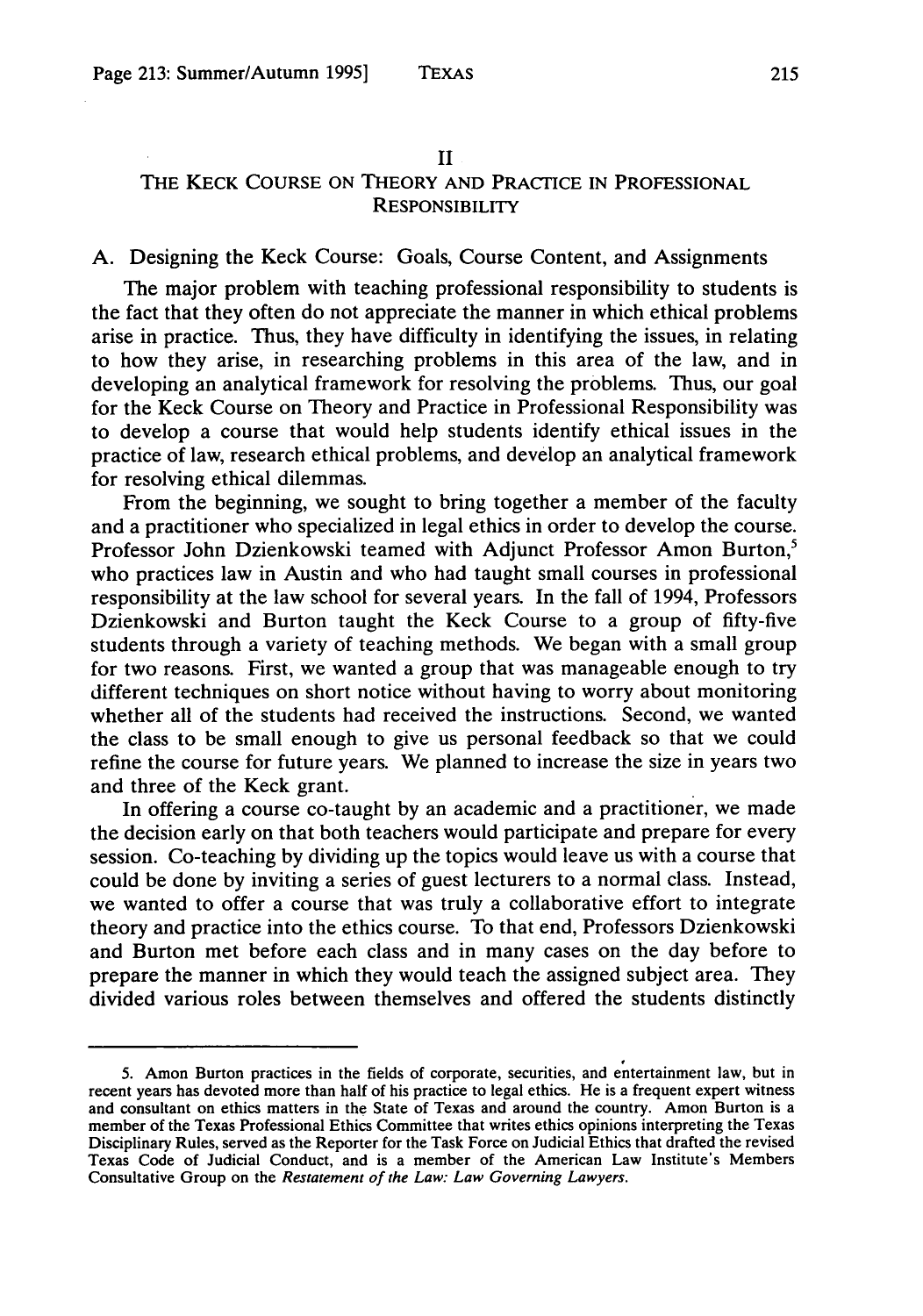different perspectives on the topic that was being presented. Coverage by lecture, group exercise or negotiation, videotape, or guest lecture varied to present the students with different perspectives on the problem and its resolution.

We made several fundamental decisions in the course. First, we required that the students learn the entire Model Rules of Professional Responsibility by the end of the first month of classes.<sup>6</sup> At that time, we gave the students a multiple choice examination to test their knowledge of the Model Rules. The purpose for testing this material at the end of the first month was to ensure that we could spend the rest of the semester on a limited number of difficult ethics issues with the students already familiar with the relevant rules. Thus, we did not feel compelled to cover every topic covered by the rules after the examination. Further, we also felt that students should have a general awareness of the entire set of the rules even though we could not possibly discuss each rule in depth in class.

Second, we developed four different assignments, usually requiring that the students write a three- to five-page paper. The assignments were graded with comments and handed back to the students within a relatively short period of time. The first assignment gave the students a case study and asked them to analyze whether an attorney-client relationship existed. The second assignment asked the students to resolve a conflict of interest problem under both the Model Rules and the law of conflicts in the Fifth Circuit. The third assignment asked the students to examine the rule in Texas on referral fees and to provide a policy defense for or against the position taken in the rule. The fourth assignment required that the students examine and critique an actual attorneyclient fee agreement. The use of short, pointed, written assignments forced students to put themselves in a role not too different from that which they would occupy if faced with a similar role in practice. It gave them immediate feedback and often allowed us to explore the issues in far more depth in the classroom than if we had presented the topics through traditional readings.

Apart from the written assignments, at several points in the semester, we asked the students to prepare to discuss a particular issue. For example, we showed the students one of the University of Pennsylvania videotapes and assigned to groups of students different issues raised by the videotapes for a formal class presentation.<sup>7</sup> Although the presentations were time consuming, we were impressed with the research skills of the students and the manner in which they presented the materials to the class through the group format. On another occasion, we asked the students to conduct a negotiation exercise in which they would need to address an ethical dilemma involving candor to the

<sup>6.</sup> We took the Model Rules and decided to cover the more difficult rules first so that the students would have a more informed view of the specific rules. With some of the material, we simply required that the students master the rules on their own. A review session was held in class with both a lecture on the nuances in some of the rules and a question and answer component.

<sup>7.</sup> We showed the tape entitled "The Morgantown Civic Center Collapse."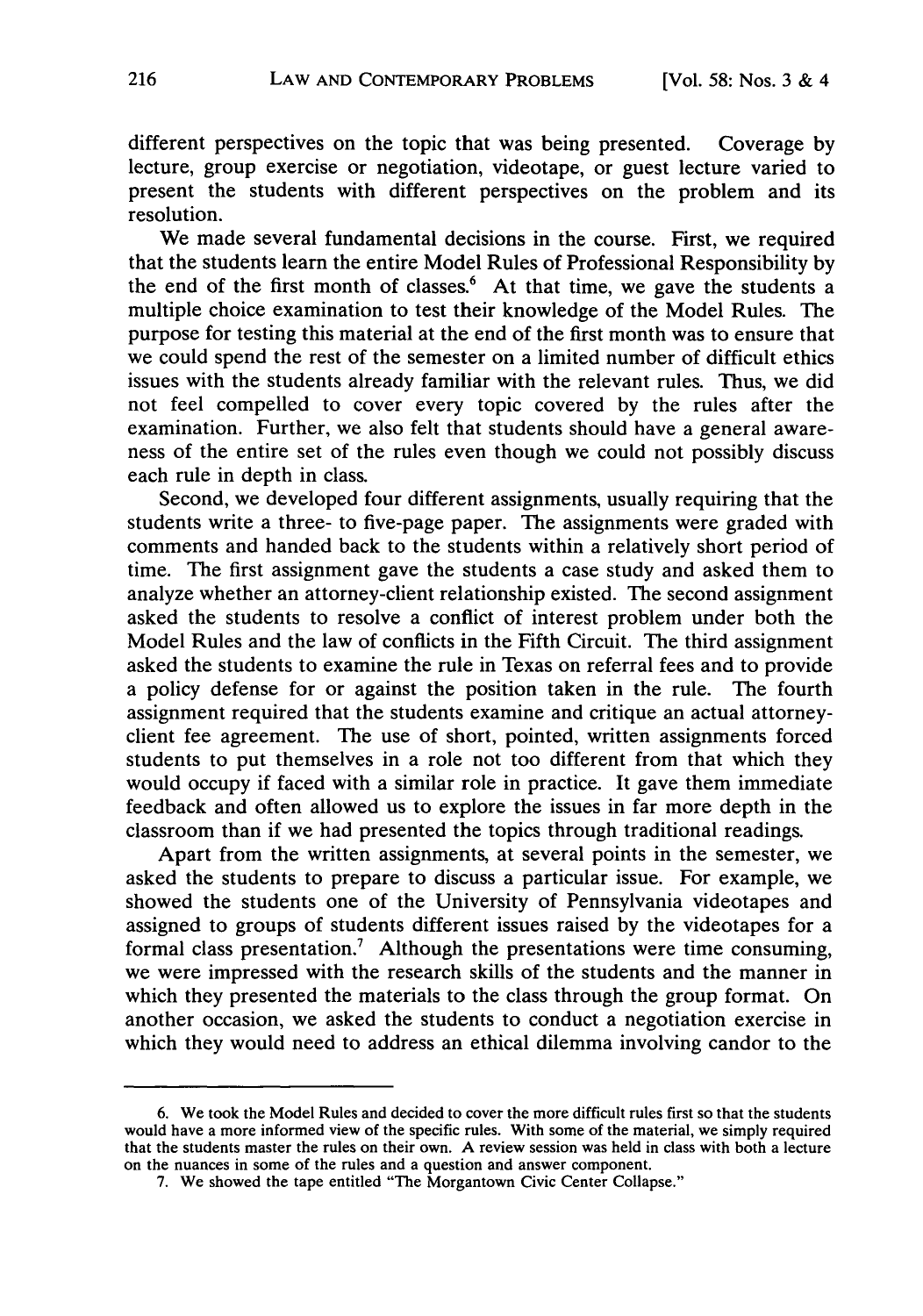opposing side. We discussed the results of the negotiation in class and the manner in which the law should regulate negotiation. Assignments geared to placing the students in the role of the lawyer faced with an ethical dilemma also sharpened the students appreciation for the ethical issue and forced them to react in a prompt manner.

For the final examination, we gave the students eight short answer questions and two long essay questions. The eight short answer questions were focused questions usually about a paragraph long, and the students were given about four pages to answer each question. The long essay questions were more akin to the traditional first-year examination question in which the issues are not apparent and the students must identify the issues and then attempt to resolve them through the reasoning learned in the course.

## B. Development of Innovative Materials

One of the problems of teaching ethics to students is the difficulty of presenting ethical issues outside the context of a specific substantive area. Traditional casebook materials have not succeeded in presenting the ethical issues in a way that makes the problems real and comprehensible to the law student who often has no familiarity with the area of the substantive law or any sense of the stress and expectations inherent in the attorney-client relationship. Many of the participants in the Keck Program on Professional Responsibility have devoted time to developing materials for use in the classroom that address this concern. And, of course, this problem is directly addressed by those who offer professional responsibility through the pervasive method. We have attempted to address this problem by creating several case studies from actual problems that have arisen in the practice of law.

In choosing a problem for a case study, we sought to find a fact pattern that raises conflicting solutions driven by the law or the policy. For example, in one case study we produced, both the law and the policy presented lead to conflicting directions. We also sought to expose the students to different types of material. In some case studies, we used actual documents from the case, such as correspondence, excerpts from depositions, affidavits, and engagement letters. In others, we presented a narrative through the newspaper articles that appeared at the time of the conflict. We also sought to give the students the context of the law, by giving citations and notes presenting the surrounding literature or by reprinting a case that presents a similar or a contrasting position.

One case study that we produced for the Keck Course involves the Texas case of a baby sitter, Cathy Henderson, who disappeared with a three-month old baby. Ms. Henderson was apprehended in Missouri and assigned to a public defender. Her original position was that the baby died when he fell out of her hands accidentally and that she buried the baby in Texas and fled. At that time, the public defender asked the authorities for a map of Texas, and this led to the ethical problem. Ms. Henderson drew a map of where the baby's body was located; however, she was extradited to Texas, but the map remained in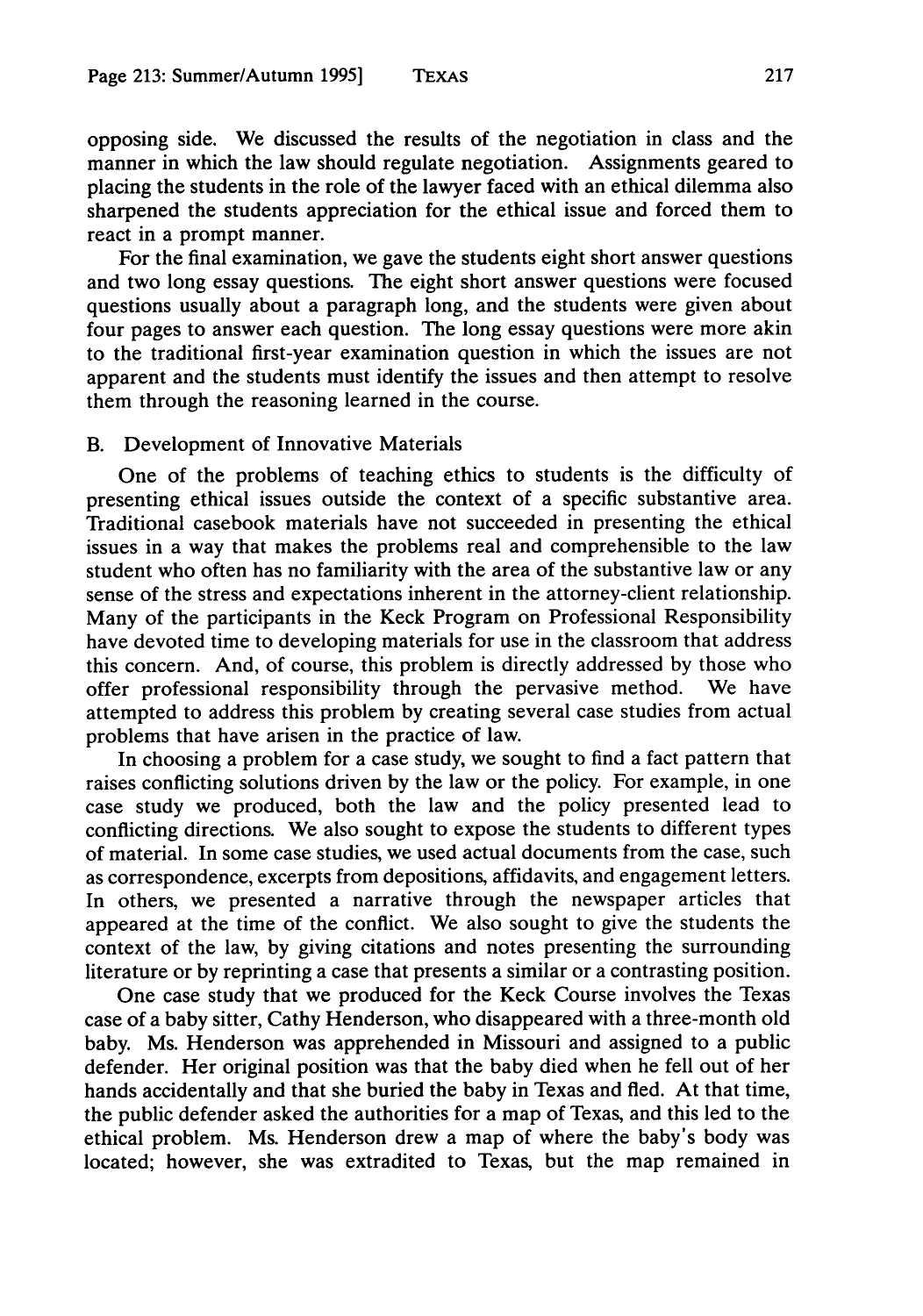Missouri. The public defender faxed and later sent the original of the map to Ms. Henderson's new Texas counsel, Nona Byington. Ms. Byington became the target of harassment, searches, and eventually a proceeding to obtain the map. We present the case through the use of newspaper articles that came out around the time of the dispute.

This case study accomplishes many goals. First, it presents the classic problem of zealous advocacy and the extent to which a lawyer can protect information given by the client. Second, the case unfolds through a narrative provided by articles written at a time when no judicial decision had been made, which allows us to spend time exploring how the students would have handled the case.' Third, it evokes significant emotion on the side of the parents who would like to recover the baby's body, which raises a moral dilemma for the attorney and nicely highlights the conflict between decisions driven by role morality versus personal morality. Fourth, it raises the issues of how to define confidential information and the continuing crime exception. (Of course, students are tempted to find some exception to permit disclosure.) Finally, the resolution of the case in real life through an examination of the attorney-client privilege gives the students a surprise ending. The judge relies upon the cases that find no attorney-client privilege attaches when a client gives information to the lawyer that is not intended to be confidential. This result shows the students that ethical issues must be studied not just from the perspective of ABA and state ethics codes. Sources of professional responsibility include rules of evidence, procedure, and many other areas that form the law of lawyering.

## C. The Use of Keck Lecturers and Speakers

Over the years, most professional responsibility teachers have used guest speakers to help bring theory and practice into their classes. Such lectures have been delivered by other professors, judges, practitioners, and representatives from the state bar. A carefully planned guest lecture often provides an excellent manner of exposing students to material that otherwise would be difficult to present in the typical classroom context. There is something about having an author of an article or book or a lawyer who argued a particular case come into the classroom and present his or her ideas before a group of wellprepared students that cannot be replicated by the text of the work or opinion alone. In the Keck Course, we tried to offer some depth to the involvement of a guest speaker.

Professors Dzienkowski and Burton asked Steve McConnico, a partner at the law firm of Scott, Douglass, Luton & McConnico, who specializes in malpractice defense, to become the Keck Lecturer in Ethics and participate in the course for the equivalent of a two-week period to focus on the area of mal-

<sup>8.</sup> We always ask the students how they would have handled the situation if they had found the map on the fax machine after returning from lunch. The responses give us much material for discussion.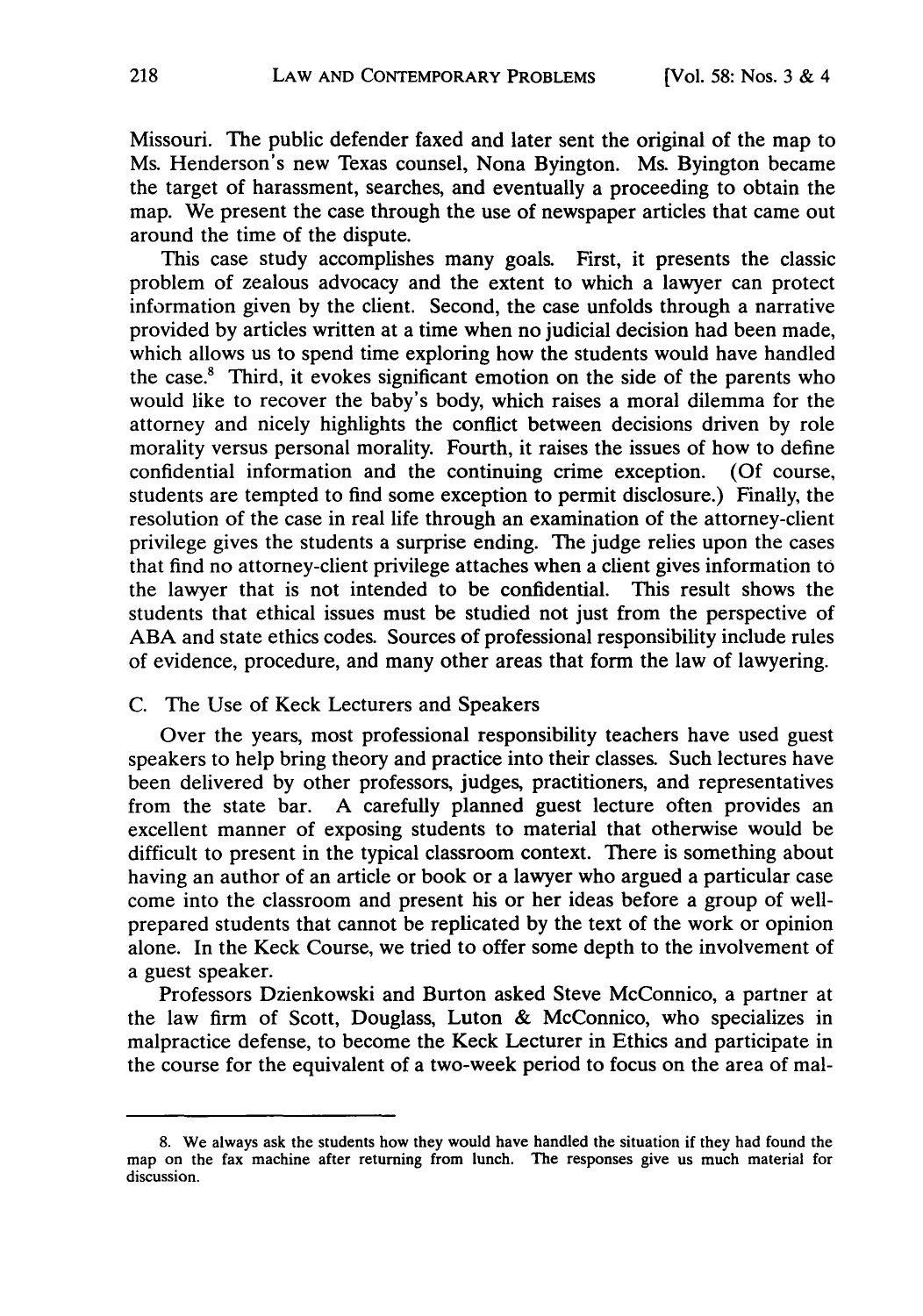practice and the failed financial institution litigation that had taken place in Texas.<sup>9</sup> During the first part of this two-week session, Steve McConnico presented materials on the law of malpractice. He focused on theories of malpractice litigation and unresolved cutting edge issues in the states. Then the students received actual, but sanitized, documents from an FDIC case against a law firm. They were asked to study the documents, including the expert opinion letters. Steve McConnico and one of his partners, Sam Johnson, respectively took the plaintiff and defense position in the case and gave opening arguments to a jury for this fact pattern. The students asked questions of each side just as if an appellate court would ask questions of the attorneys for each party. McConnico and his partner then described how the case unfolded from both a practical and legal perspective. The students were asked to focus on how the law firm could have avoided the actions or inactions that led to the charges of malpractice. The final sessions with. Steve McConnico focused on the Kaye Scholer case and the developments in the law directed toward attorneys that were implemented to prevent another wave of failed financial institutions.

The use of a seasoned practitioner to present two weeks of material in a concentrated area of the law proved very beneficial. The students received a perspective on the general area of malpractice litigation and the specific problem of lawyer involvement in bank failures that could not be replicated through the use of casebook materials. Essentially, they had a chance to walk through a case without having to devote the time to an entire trial. The use of an extended visitor with proper focus and the creation of a set of materials significantly enhanced the classroom experience.

## D. The Future

Professors John Dzienkowski and Amon Burton offered the Keck course a second time to the students in the Spring of 1996 and refined the course and produced another case study. We hope to somehow institutionalize the concept of co-teaching the ethics courses with a regular member of the faculty and a member of the bar.

*<sup>9.</sup> See* John S. Dzienkowski, *An Introduction to* the *Symposium: The Impact of Failed Fiancial Institution Litigation in the Regulation of Lawyers,* 12 REV. LIT. 513 (1993)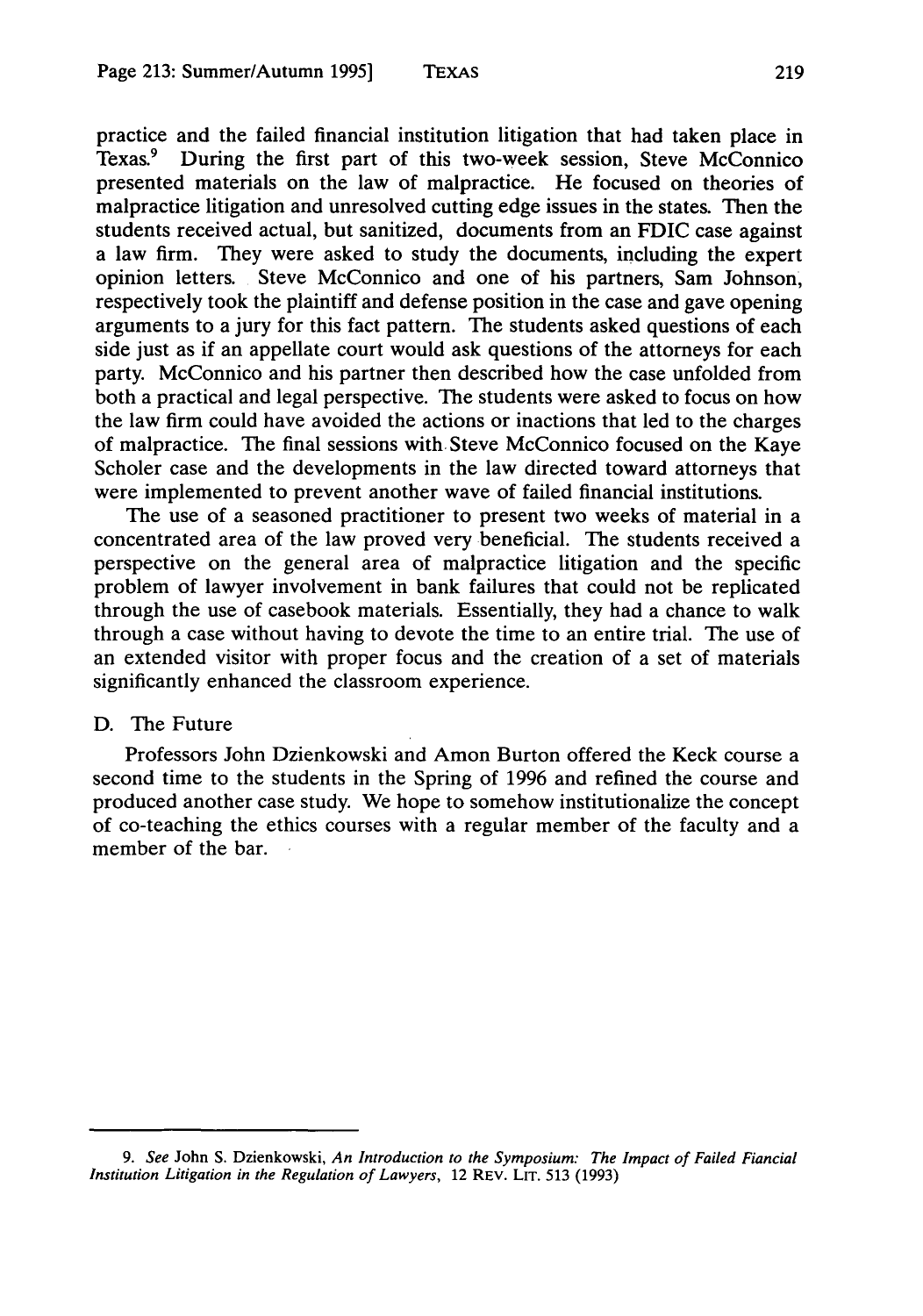#### **III**

# **INVOLVING STUDENTS IN THE DISCIPLINARY PROCESS** OF **THE STATE BAR OF TEXAS**

## A. Designing a Cooperative Venture Between a Law School and the State Bar

**All** of the publicity surrounding the Keck Program at the University of Texas and the involvement of the teachers of professional responsibility with state ethics issues contributed to the invitation that James McCormack, the General Counsel of the State Bar of Texas, made to the law school. In the Spring of 1995, Mr. McCormack contacted several of the professional responsibility professors working on the Keck Program and invited us to develop a joint program between the State Bar and the law school involving the State Bar Association's effort to enforce Texas disciplinary law.

The major problem presented **by** the cooperative venture involved the practical problem of including a large number of students in a professional responsibility experience for a short period of time in a meaningful way. In the past, professors at the law school had referred students to the State Bar for internships and the State Bar had hired a small number of students for employment. Students had even been included on some bar committees.<sup>10</sup> However, we sought to expose far larger numbers of students to the process **by** which the State Bar implements the rules of ethics.

The State Bar of Texas operates one of the most aggressive and successful grievance procedures of any bar association in the country. Thus, a logical beginning for a cooperative venture was to include students in the disciplinary process. Throughout the Spring of **1995,** James McCormack, Professors Burton, Dzienkowski, and Charles Silver met in an effort to design a workable model for student involvement in the lawyer discipline process. Threshold issues included the need to preserve the confidentiality of the State Bar deliberations in individual hearings and the need to build a strong academic component into the program. The model developed makes law students interns of the State Bar of Texas for one series of confidential grievance panel hearings where complaints against lawyers are aired.

The lawyer disciplinary system in Texas is based upon district grievance committees. Each grievance committee consists of at least nine members, of which two-thirds are lawyers and one-third are citizens who are not licensed lawyers. The members are appointed by the President of the State Bar of Texas. These committees make the initial determination whether "just cause" exists to conclude that the lawyer has engaged in professional misconduct by violating a provision of the Texas Disciplinary Rules of Professional Conduct.

<sup>10.</sup> The State Bar had included students as members of the Character and Fitness Committee.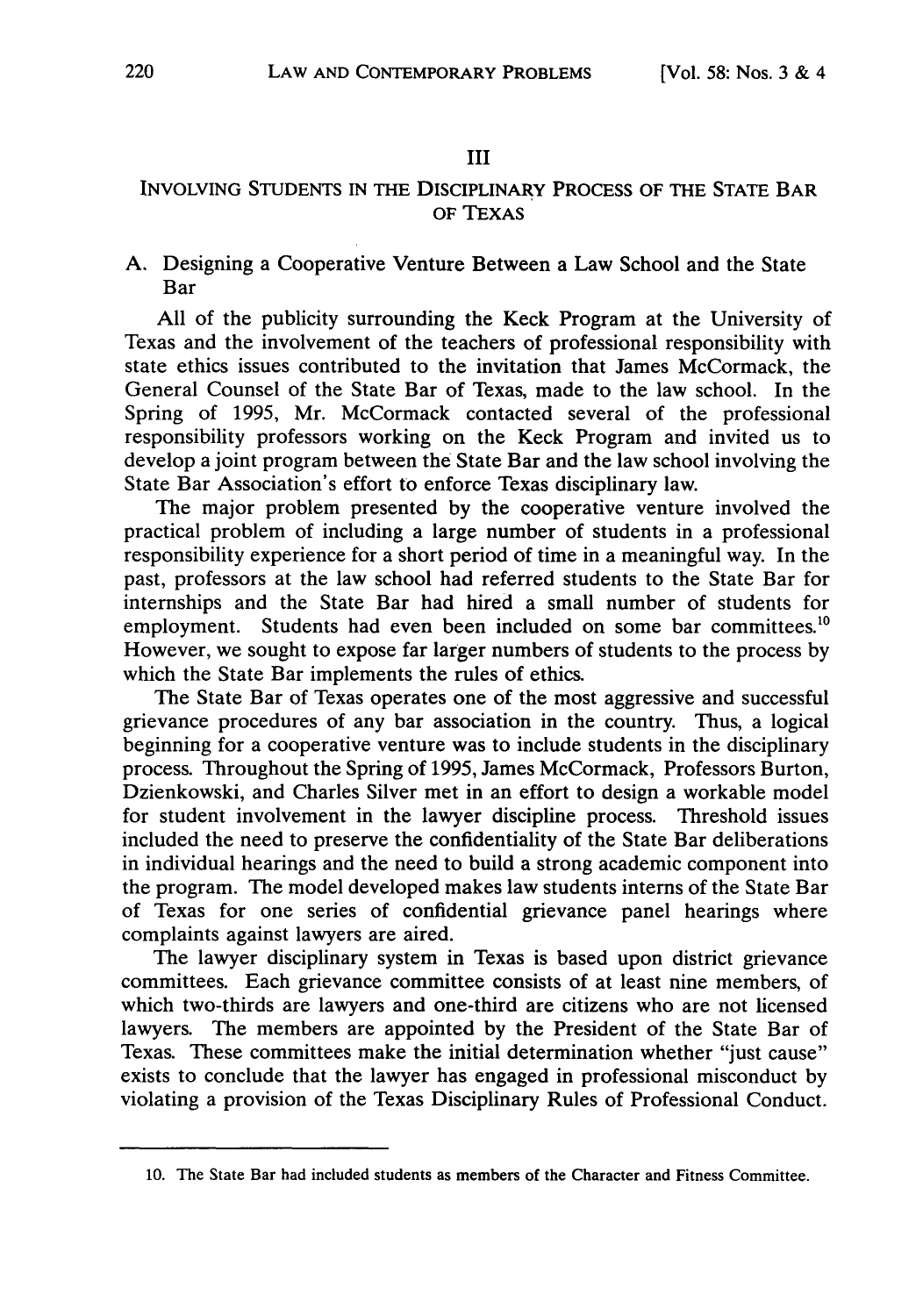The proceedings are initiated by a complaint filed with the State Bar, and all grievance committee hearings are confidential.1' **If** the grievance committee, or panel of committee members designated to hear the complaint, finds misconduct by a majority vote, they present the lawyer with a recommended sanction. If the lawyer refuses to accept the sanction, the lawyer's options are to request an administrative evidentiary hearing or a trial de novo in a district court.

Once we decided to implement the hearing internship model, we thought that we should test the program before actually adopting it in a classroom. Both the law school and the State Bar needed to determine whether the hearing internship model could work for an entire class of students.

We decided to use research assistants in an experimental test of the program. Five research assistants, employed by Professor Silver, served as "guinea pigs." They met Mr. McCormack and other representatives of the General Counsel's office, received materials describing the disciplinary process, signed confidentiality statements, read files containing information about pending complaints, attended panel hearings at which the complaints were aired, and submitted memoranda describing their experiences and suggesting ways the process could be improved. Professor Silver distributed the student memoranda to everyone involved in the planning process and personally interviewed the research assistants about their experiences and suggestions. Even with all of our encouragement to the research assistants for a critical review, they reported that it was a positive experience that should be expanded to all students in the law school.<sup>12</sup> We held a subsequent planning session and fine-tuned the process for implementation.

We strongly suggest that any cooperative venture between the organized bar and a law school be tested through a controlled experiment such as the one we tried before implementing the disciplinary hearing internship. The involvement of students on a limited basis served several functions aside from fine-tuning the process. Given the need for total cooperation from the various individuals involved in the State Bar disciplinary process, a trial run builds confidence with individual disciplinary panel members. It also gives the leadership within the bar an experience to point to when trying to convince others that the program is a positive experience. Further, it allows the development of internal bar procedures to handle the number of students that will participate in the program when it is offered on a course-wide basis.

<sup>11.</sup> Thus, students must sign confidentiality agreements, and we make a violation subject to the law school's disciplinary honor code. Lawyers are also give the opportunity to object to the students' participation.

<sup>12.</sup> This was a surprising conclusion to us because most of the student research assistants thought that the involvement in the disciplinary hearing would be a waste of time.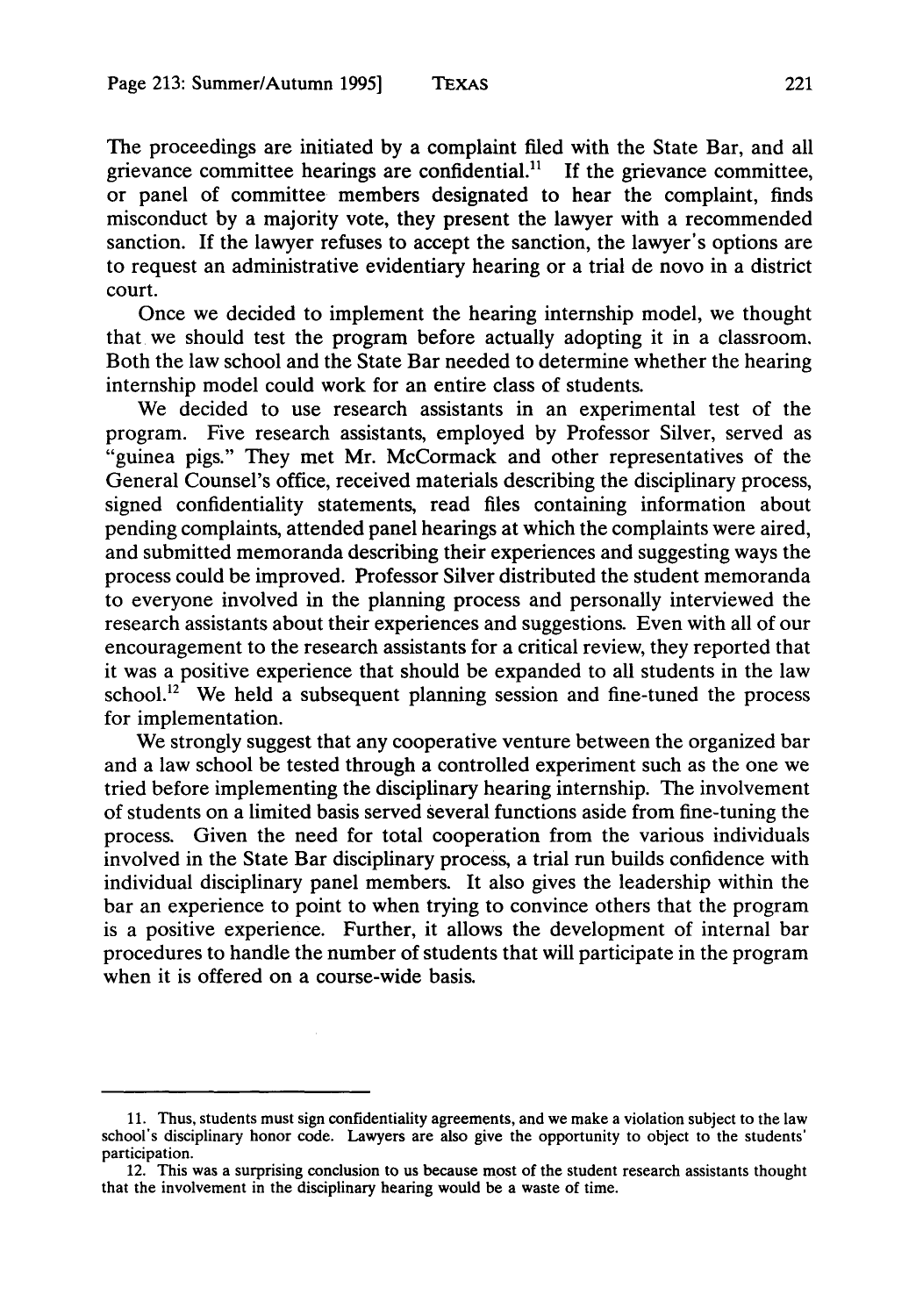## B. Our First-Year Experience

Professor Amon Burton was the first person to adopt the State Bar Internship program at the University of Texas School of Law. In a class of eighty students during the summer of 1995, Professor Burton offered the class the option of participating in the program. Participation was made optional because we were not certain if the State Bar could handle all of the students during a four-week summer term. Surprisingly, sixty-five students showed an interest in attending the disciplinary hearings. It quickly became obvious that not all of the interested students could be accommodated; hence a lottery system determined which students could fill the twenty-four intern slots available in Austin. The other students were offered the opportunity to attend grievance hearings in other cities if their summer plans permitted and if arrangements could be worked out with local grievance committees.<sup>13</sup>

The participating student interns read the grievance files before the day's hearing, sat in all grievance proceedings heard by the committee on that particular day, and listened to panel deliberations of whether the lawyer's conduct constituted misconduct. Each student was also required to submit a confidential six- to ten-page critique of the experience.<sup> $14$ </sup> The critiques included an analysis of the alleged disciplinary violation and relevant facts, what factors the student thought were relevant to the decision reached by the grievance panel, and what the students had learned from the experience. All of the participating students thought that attending a grievance proceeding was a useful learning experience. One typical student response follows:

The exposure [to a disciplinary proceeding] makes a lasting impression on potential lawyers. To see an experienced lawyer try to convince his peers not to take away his license which represents his livelihood and much of his self-worth and self-image is striking. My first reaction upon leaving the hearing was: "I am going to make damn sure that I never put myself in a position where I wind up in front of a similar committee." The exposure has deterrent value.

Professor Burton also required the entire class to attend an evidentiary hearing held in the Jeffers Courtroom at the University of Texas School of Law. The evidentiary hearing is an administrative appellate proceeding held when an attorney does not consent to sanctions imposed by a grievance panel. The evidentiary panel makes findings of fact and law, and its decision can be appealed only to the Texas Supreme Court. In the hearing that Professor Burton's class attended, the attorney, who was currently serving probation from a prior disciplinary violation, had stipulated that she lied to a court about whether discovery requests had been conveyed to her client, but a clinical psychologist testified on behalf of the attorney that she was now developing new patterns for dealing with difficult clients and stressful situations. The panel

<sup>13.</sup> Several students attended grievance hearings in other cities in the state.

<sup>14.</sup> The student paper did not include any identifying information about the target of the State Bar inquiry, and facts were sufficiently generalized so as to protect the confidentiality of the process.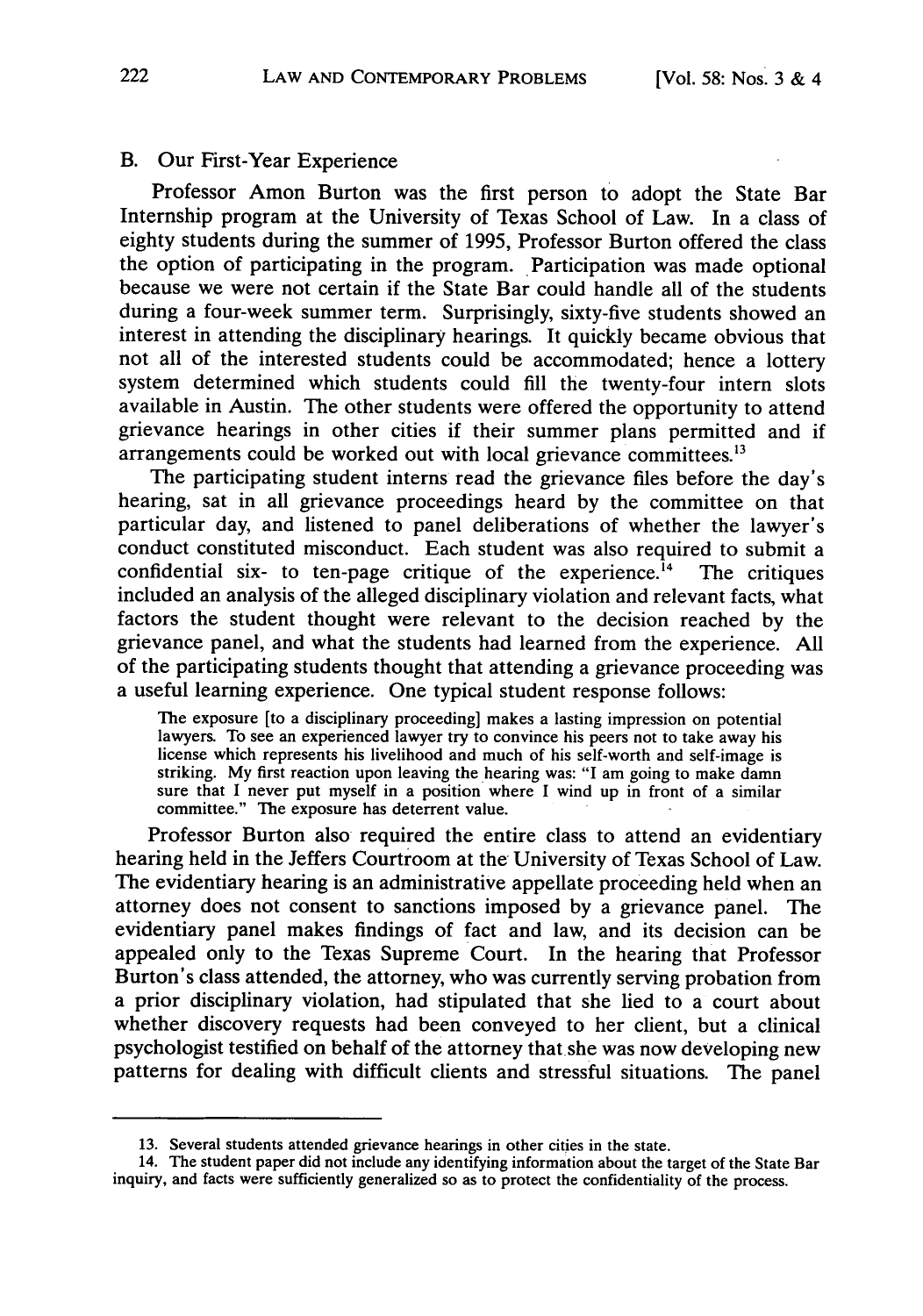suspended the lawyer from practicing law for one year and then required a three-year period of probation. Student comments following the hearing primarily focused on how the evidence indicated that her problems in dealing with clients were a reflection of her personal psychological problems. In class, this led to a discussion of how lawyers deal with stress and how lawyers relate to clients. These difficult topics, which students usually hear about in the abstract, became very real and focused on the problems of this particular attorney.

Because the grievance panel hearings are confidential, we decided to limit the number of students attending the panels to three.<sup>15</sup> We also placed significant restrictions on the students' ability to discuss facts relating to particular grievances in their memoranda. Finally, in response to concerns expressed by the members of the committees, we decided to allow the lawyers the right to exclude student interns. The evidentiary hearings pose no such problem; however, there are relatively few evidentiary hearings during a typical semester in the Austin area.

## C. The Future

We are very pleased with the results of the cooperative venture between the State Bar of Texas and the University of Texas School of Law. The student response has been very positive. The lawyer grievance program is a true, unique, and important improvement in the professional responsibility curriculum. The program does a far better job of bringing professional responsibility issues to life for our students than a series of lectures about the grievance process possibly could. The sight of a lawyer defending a complaint filed by an aggrieved client in front of a panel of lawyers and laypersons is a stirring one for the students, even when the complaint turns out to be unfounded. We hope to move all grievance panels and evidentiary hearings into the University of Texas School of Law when our courtroom facility is complete. That will make the disciplinary process a fixture in the students' lives and will make it easier for them to observe the proceedings.

The State Bar internship program clearly has implications beyond the learning experience for the students. The program has created a cooperative atmosphere between the law school and the State Bar, and both sides have benefitted from the relationship. It is apparent from the student critiques that this program can collect valuable information about the functioning of the decisionmaking process of the grievance committees. This information should form the beginning of a data collection process that will allow the State Bar to evaluate the strengths and weaknesses of the grievance system. After a full year of student participation, we plan to examine the student reports and prepare a written report about this experimental program. We believe this program has

**<sup>15.</sup>** In some instances, we have reduced this number to two students because of the concern of the members of the committee that three students posed a threat to the operation of the committee.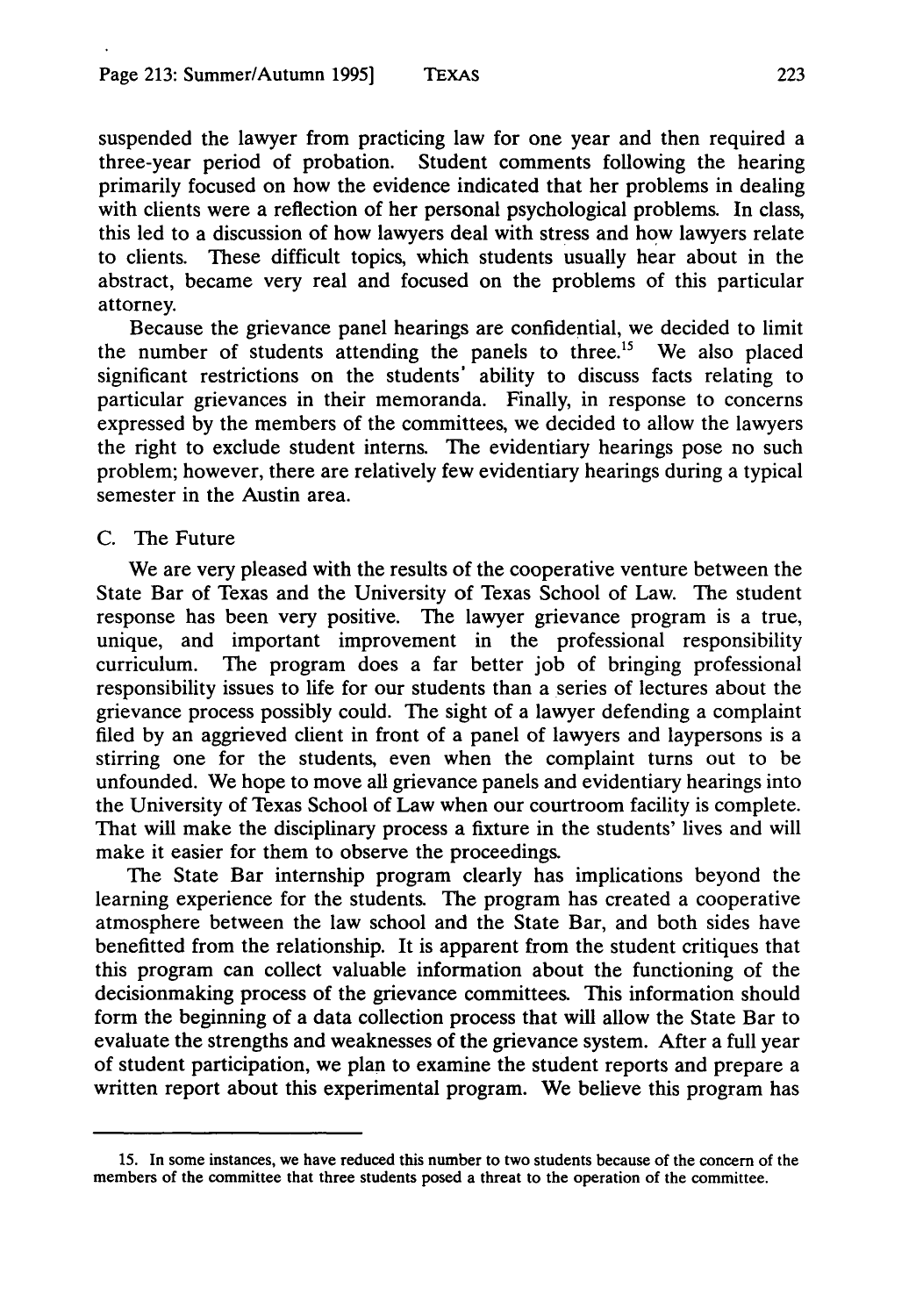clear benefits to the bar and the academy and will contribute to learning more about the regulation of lawyers in the state.

The important goal for the future is to institutionalize the ethics internship program so that it can continue into the foreseeable future. We hope to continue the program at the University of Texas, which will require a commitment from the institution for the administrative effort in managing such a program. We hope that the program can be firmly institutionalized so that it will continue with the State Bar's full support on a state-wide basis. We also hope that we can help other schools around the state of Texas implement the internship program. Although the program requires significant coordination and a commitment of resources on behalf of the school and the State Bar,<sup>16</sup> we believe that the glimpse offered to students in this model cannot be replicated in another manner. Students gain a sense of appreciation of the ethics rules in actions where the consequences of a violation are real and often severe for the lawyer involved in the process. This heightens the students' sense of the importance of the course and gives them an experience not shared by many other lawyers. We hope student interns will become involved in the State Bar process when they become members of the bar and, in light of their experience, help reform the manner in which lawyers are regulated.

#### IV

## THE KECK SEMINAR ON ADVANCED ETHIcs PROBLEMS

Although the University of Texas has offered seminars in professional responsibility on a sporadic basis, we have rarely focused such seminars on advanced problems in professional responsibility. The seminars offered in the past have focused on selected issues and have simply consisted of the traditional seminar paper-writing process with extensive discussion. In 1994, however, even before the University of Texas applied for the Keck Grant, Professors Sanford Levinson and Elizabeth Chambliss collaborated with Gibson Gayle, the former managing partner of Fulbright & Jaworski-one of the nation's largest law firms, based in Houston, in an experimental seminar on the various issues surrounding the specific phenomenon of what Marc Galanter has termed the "mega firm." Gayle was able to bring to the seminar an extraordinary group of managing partners, administrative partners, and general counsel of major firms and companies. Their presentations were candid and challenging, especially when coupled with the assignment of more traditional academic materials. We were also able to bring in Professor Robert Gordon, then at Stanford. We judged the experiment to be a great success, not least because of

<sup>16.</sup> At this time, the major problem with the program is the difficulty of placing more than 40 students per semester into grievance panels. We have examined other ways in which students could be involved in the State Bar discipline process and may consider experimenting with some of those alternatives in the future. This would potentially double the number of students that could participate in this real life experience.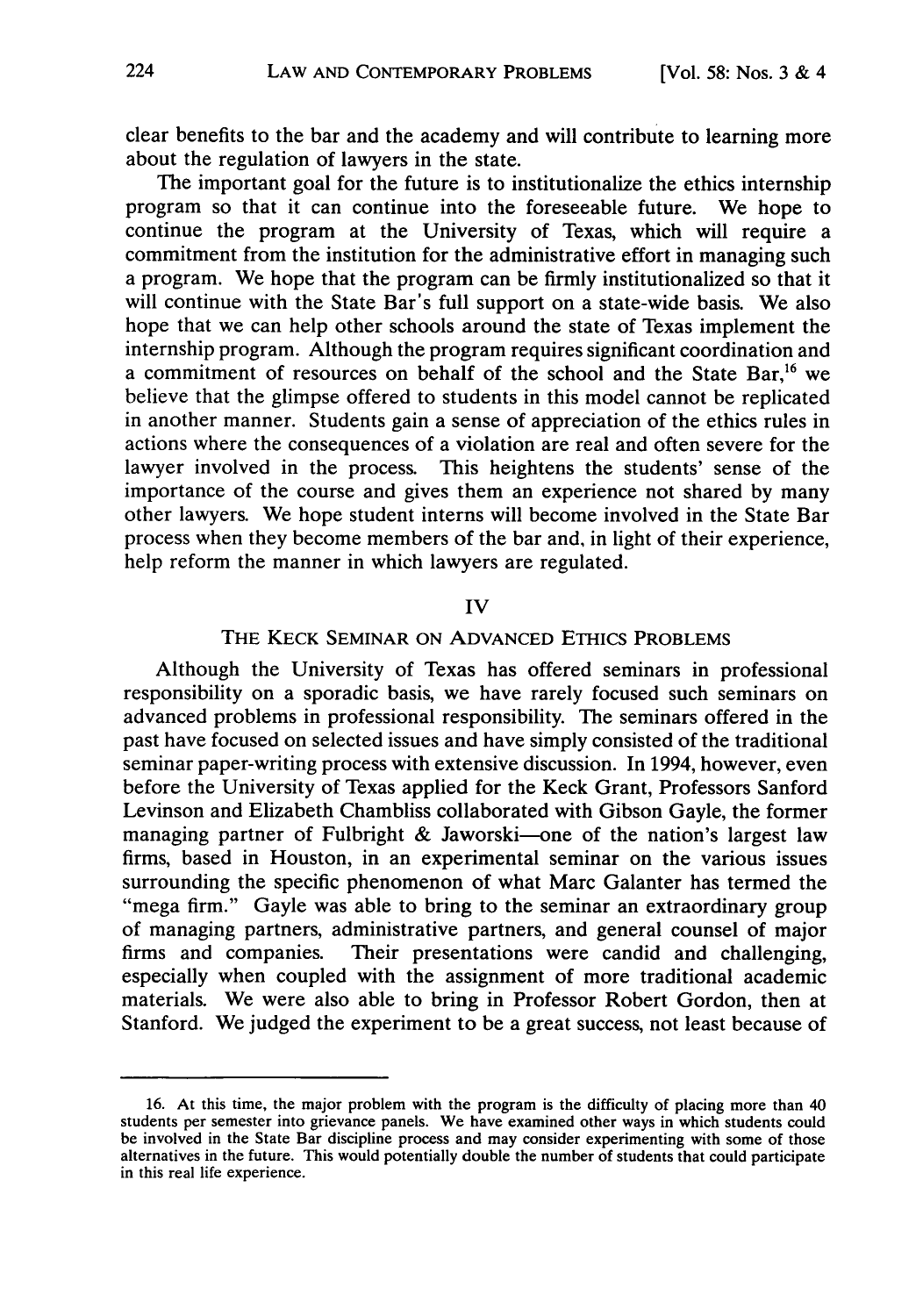the commitment, energy, and insight of Gayle. Thus we seized the opportunity provided by the Keck grant to continue the experiment in 1995.

Thus, in the Spring of 1995, Professor Levinson, with help from Professor Chambliss, directed the Keck Seminar on the Large Law Firm Practice.<sup>17</sup> The seminar began with a survey of some of the academic literature on the contemporary large law firm, including the extremely influential analysis of Marc Galanter and Thomas Paley, "The Tournament of Lawyers." We were privileged to have Professor Galanter join the seminar for a session, where he both replied to various criticisms leveled at his argument and described some more recent work he is doing on law-firm development in London. Surely one reason for the intense student interest in these issues is that most of them are in fact intending to work for large law firms, a fact both advantageous and disadvantageous to the overall seminar. Students yearn for information about the legal setting they have chosen, often with surprisingly little knowledge. On the other hand, they are sometimes a bit impatient with the more purely academic interests of Professors Levinson and Chambliss, both of whom have Ph.D.s in social science and are fascinated by many of the theoretical problems raised by the phenomenon of the large law firm.

Along with Professor Galanter, two other distinguished academics came to Austin to meet with the seminar. Professor David Wilkins came from Harvard to report on research he is doing regarding the integration of racial minorities into large law firm practice. He also delivered the first Keck Lecture on the ethical issues surrounding the representation by an African-American attorney of the Ku Klux Klan in a civil liberties matter.<sup>18</sup> Professor Wilkins addressed whether the African-American attorney owed "special duties" to the African-American community with regard either to client selection or the positions that the attorney would be willing to argue. Finally, Professor Gordon returned to discuss both his classic article on the "civic-republican" conception of lawyering and a new article on progress on the background assumptions of any functioning legal order and their implications for conceptions of adversarial zeal and single-minded devotion to the client's interest.

Although, as noted, Gibson Gayle was unable to be present for the seminar, he continued to exert himself to make sure that we were once again visited by extremely knowledgeable leaders of the large-firm segment of the Texas Bar. In particular, the students benefitted from appearances by William Barnett, the managing partner of Baker & Botts in Houston, Kenneth Roberts, the former general counsel of EXXON, now of counsel at Fulbright & Jaworski, Jack Vaughn and James R. Willis, the administrative partner and director of administration, respectively, of Fulbright & Jaworski and Baker & Botts, and

<sup>17.</sup> Gayle unfortunately became ill and was confined to Houston for the spring. He has, however, recovered and is in fact participating in the Spring 1996 seminar.

<sup>18.</sup> Ex parte Lowe, 887 S.W.2d 1 (Tex. 1994)